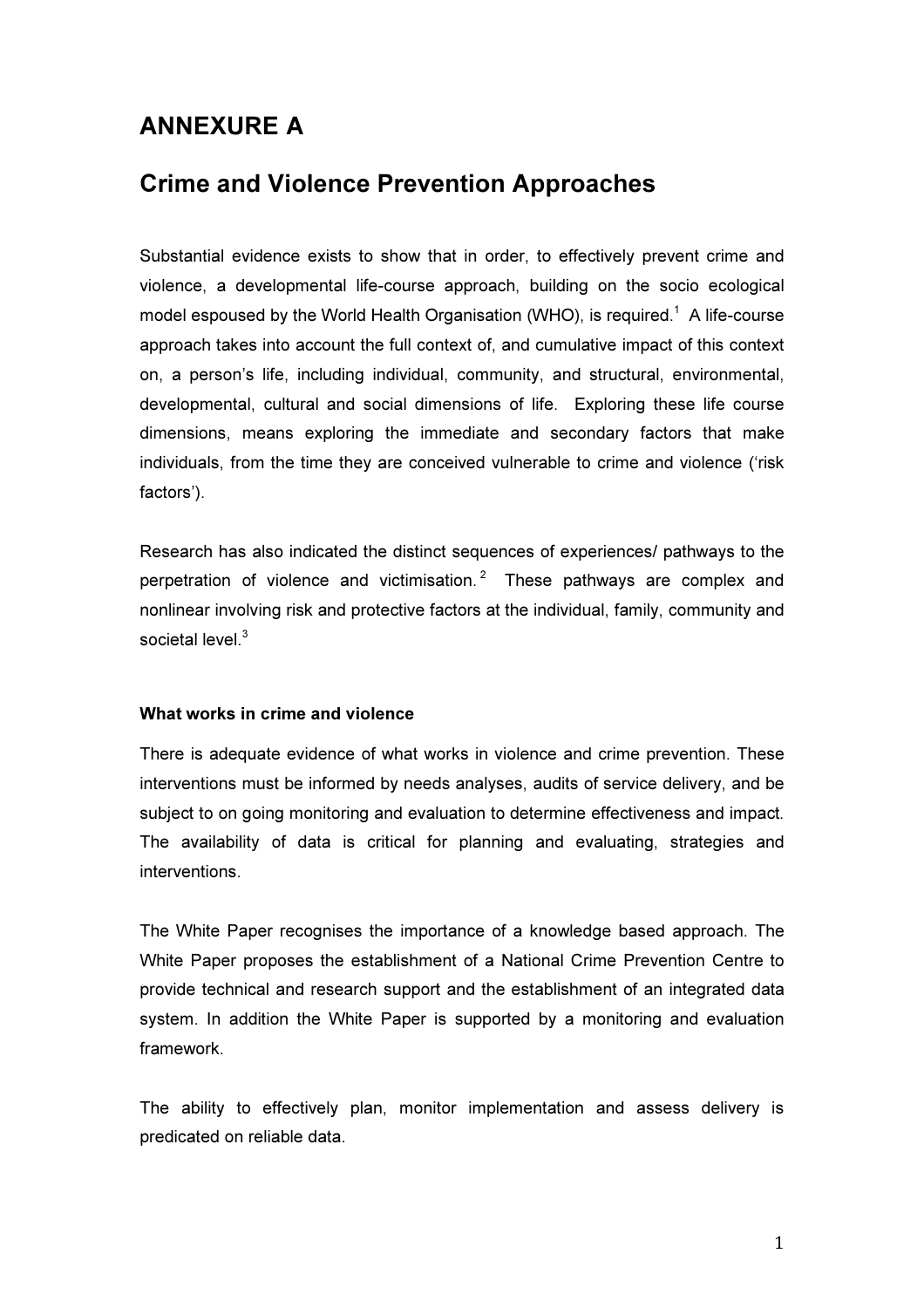Examples where urban safety and security were enhanced within the South African context include the Warwick Junction Urban Renewal Project in Durban<sup>4</sup> and the Violence Prevention through Urban Upgrading Project (VPUU) in Khayelitsha.<sup>5</sup> The Warwick Junction Project began in 1997 as an effort to improve the quality of life and safety in the area around the transport hub of Durban; and there have been reported clear impacts with a reduction in incidents and violent deaths and major health and economic gains.<sup>6</sup> The main aim of VPUU in Khayelitsha was to reduce crime and increase safety levels as well as upgrade neighbourhoods, improve social standards and introduce sustainable community projects. <sup>7</sup> The six key principles included: surveillance and visibility, territoriality, defined access and movement, image and aesthetics, physical barriers and maintenance and management. <sup>8</sup> An additional example of a successful community programme is the Intervention with Microfinance for AIDS and Gender Equity (IMAGE) in Limpopo.<sup>9</sup> This programme targets women in rural villages and combines financial services with training and skills-building sessions and the wider community.<sup>10</sup>

The following table highlights some of the interventions which were noted to be 'working' and 'promising' in four arenas, namely: the home – with families; schools; in the community – which involved public and places of work; and in within/by the criminal justice system – which includes the police as well as with institutions and individuals working within the criminal justice system.<sup>11</sup>

| <b>Initiatives</b>                        | <b>How they work</b>                     |
|-------------------------------------------|------------------------------------------|
| <b>At Home</b>                            |                                          |
| Home visitation programmes for 0-2 year   | Reduce child abuse                       |
| olds by nurses or trained professionals   |                                          |
| Preschool and weekly home visits by       | Reduce arrests up to age 19              |
| teachers to children under 5              |                                          |
| Family therapy and parent training about  | Reduce risk factors for delinguency such |
| delinquent and at-risk preadolescents     | as aggression and hyperactivity          |
|                                           |                                          |
| <b>At School</b>                          |                                          |
| Building school capacity to initiate and  | Reduces crime and delinquency            |
| sustain innovation through the use of     |                                          |
| school teams or other organisational      |                                          |
| development strategies                    |                                          |
| Clarifying and communicating norms about  | Reduces crime and substance abuse        |
| behaviour through rules, reinforcement of |                                          |
| positive behaviour, and school-wide       |                                          |
| initiatives (such as anti-bullying        |                                          |
| campaigns)                                |                                          |

| Table 1: What works in preventing crime and violence |
|------------------------------------------------------|
|------------------------------------------------------|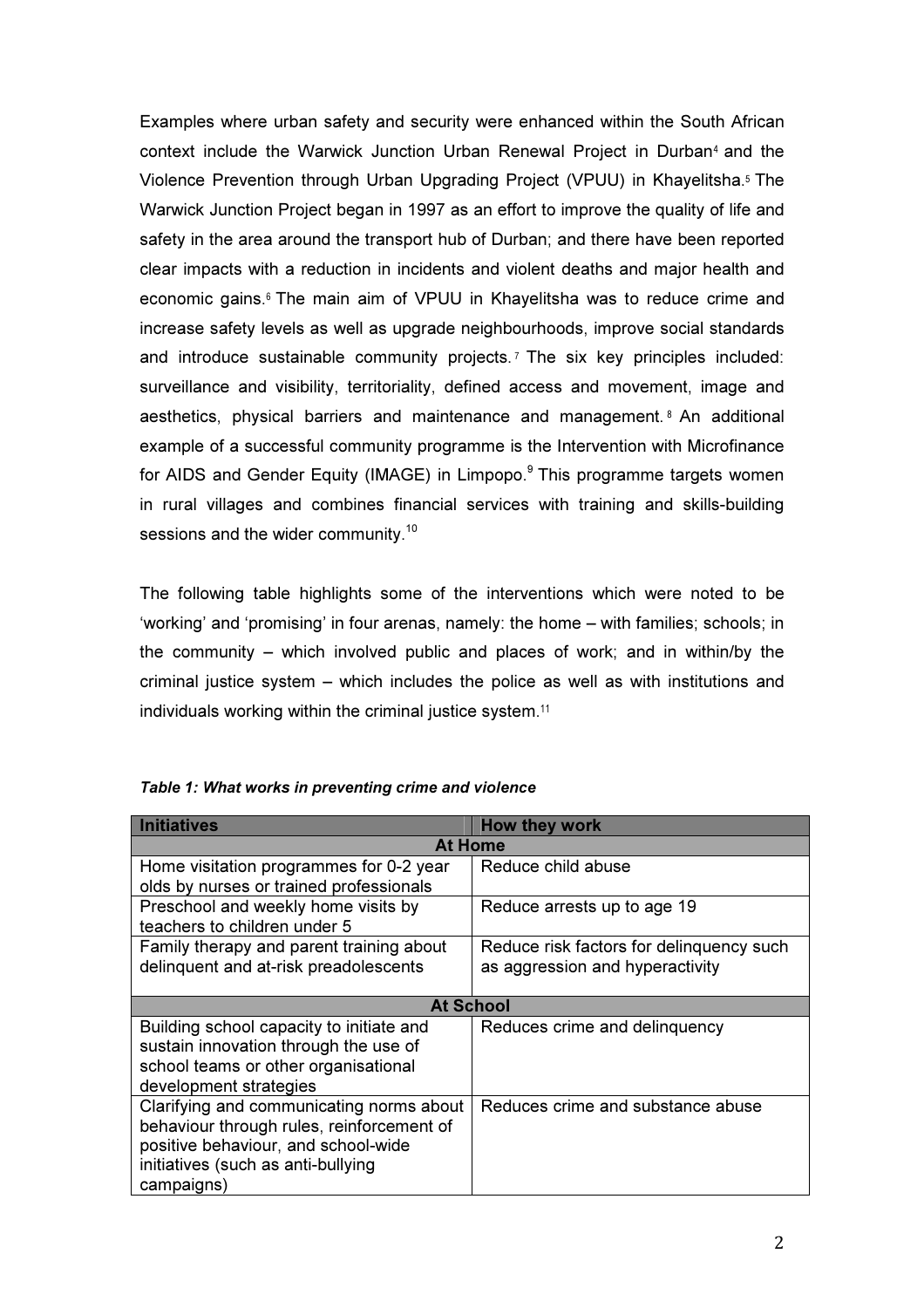| Skill training such as stress management,    | Reduce delinquency, and substance                     |  |
|----------------------------------------------|-------------------------------------------------------|--|
| problem solving, self-control, and           | abuse or conduct problems                             |  |
| emotional intelligence                       |                                                       |  |
| In the Community                             |                                                       |  |
| Ex-offender job training                     | Reduces repeat offending                              |  |
| Threatening civil action against landlords   | Reduces drug dealing and crime in                     |  |
| for not addressing drug problems on the      | privately owned rental housing                        |  |
| premises                                     |                                                       |  |
| Gang offender monitoring by community        | Reduce gang violence.                                 |  |
| workers and probation and police officers    |                                                       |  |
|                                              |                                                       |  |
| Community-based mentoring                    | Reduces drug abuse                                    |  |
| Community-based afterschool recreation       | Reduce juvenile crime in the areas                    |  |
| programs                                     | immediately around the recreation centre              |  |
|                                              |                                                       |  |
| Prison-based vocational education            | Reduce post-release repeat offending                  |  |
| programs for adult inmates                   |                                                       |  |
| Street closures, barricades, and rerouting   | Reduces several types of crime, including             |  |
|                                              | and violent crime                                     |  |
| Tighter control over firearms                | Reduces violence                                      |  |
| <b>By the Criminal Justice</b>               |                                                       |  |
| Extra police patrols in high crime hot spots | Reduces crime in those places                         |  |
|                                              |                                                       |  |
| Rehabilitation programs for adult and        | Reduces their repeat offending rates                  |  |
| juvenile offenders using treatments          |                                                       |  |
| appropriate to their risk factors            |                                                       |  |
|                                              |                                                       |  |
| Drug treatment in prison in therapeutic      | Reduces repeat offending after release                |  |
| community programs                           | from prison                                           |  |
|                                              |                                                       |  |
| Policing with greater respect to offenders   | Reduces repeat offending and increases                |  |
|                                              | respect for the law and police                        |  |
|                                              |                                                       |  |
| Intensive supervision and aftercare of       | Reduces future offending relative to status           |  |
| minor juvenile offenders                     | offenders who did not receive enhanced                |  |
|                                              | surveillance compared to putting                      |  |
|                                              | offenders on probation                                |  |
|                                              |                                                       |  |
|                                              |                                                       |  |
| Fines for criminal acts in combination with  | Produce lower rates of repeat offending <sup>12</sup> |  |
| other penalties                              |                                                       |  |
|                                              |                                                       |  |
|                                              |                                                       |  |
|                                              |                                                       |  |

<sup>&</sup>lt;sup>1</sup> See for example, Farrington and Welsh (both individually and collectively, 2002, 2005, 2008, & 2013); Krug

 $\overline{a}$ 

<sup>(2002),</sup> Ward (2012), Sherman (1998)<br><sup>2</sup> SAVI 'Preliminary Comments on the Draft White Paper in Safety and Security' (March 2015) 2.<br><sup>3</sup> SAVI 'Preliminary Comments on the Draft White Paper in Safety and Security' (March 201 Available at: